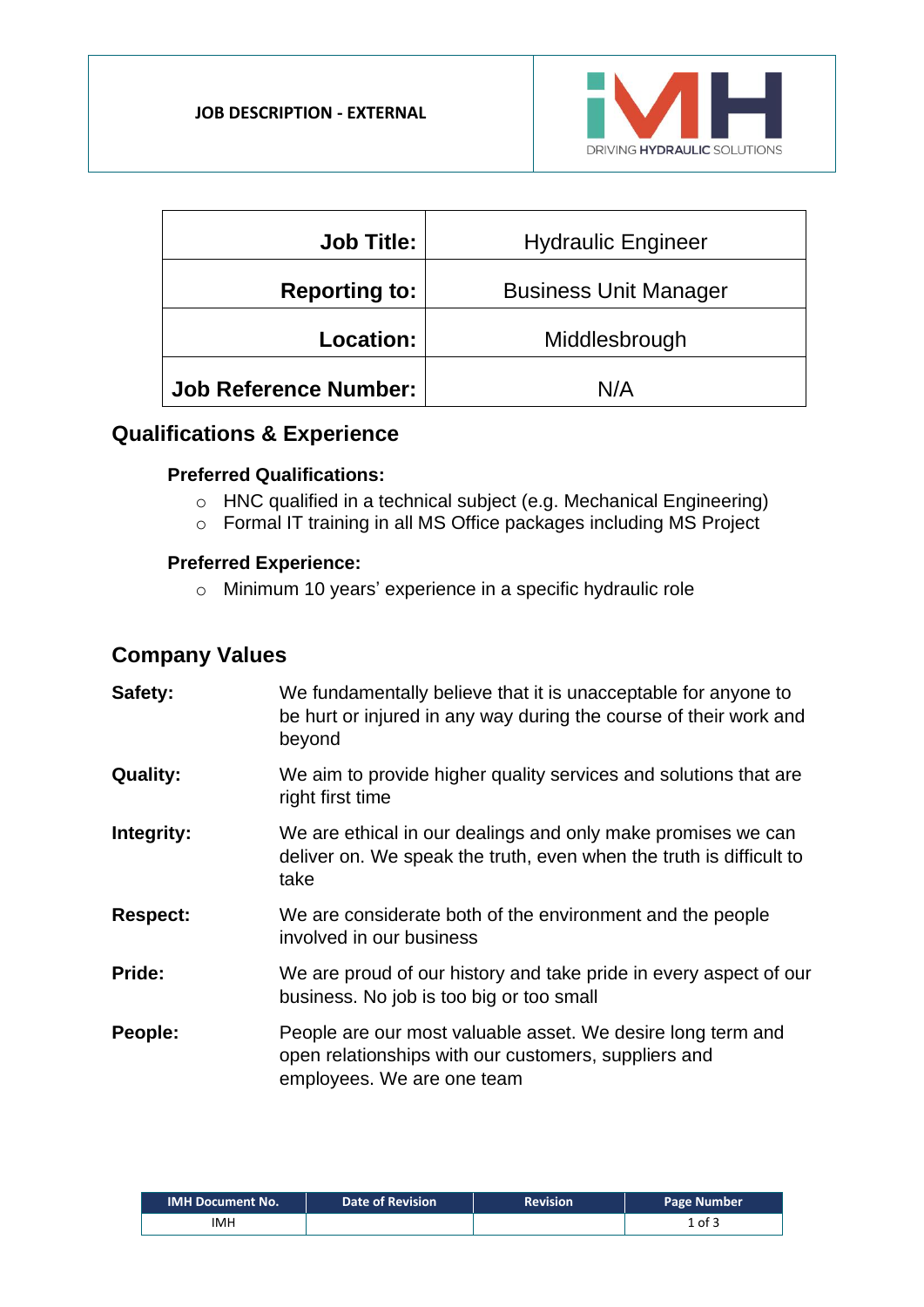

### **Key Duties**

- o Drive and promote health, safety, environmental and quality standards across all service activity. Pro-actively drive a zero-harm approach
- o Drive and promote the company vision, mission and values
- o On site client support visits to carry out fault finding and troubleshooting of assets. Development of on-site solutions where possible including immediate and temporary remedies. Work closely with the engineering design team when more robust solutions are required to remedy the problem
- o Lead on site commissioning activity, taking the role of company representative where appropriate, including the supervision of trade employees as required
- o Effective set up for testing and carry out customer FAT
- o Hydraulic design knowledge including completion of parts lists, material take offs and identifying appropriate equipment needed
- o Client liaison in terms of dispute clarification, invoice queries, etc.
- o Provide support to bids and proposal activity with technical input and service history where available. Occasional support for business development and client sales visits
- o Attend and participate in project kick off meetings
- o Assist with apprentice training and development
- o Utilise the company ERP system for all project activity recording and reporting
- o Managing pressure testing and flushing activities both in the workshop and on customer sites
- o Commissioning, maintenance & fault finding for both open and closed loop proportional/ servo hydraulic systems.

| <b>IMH Document No.</b> | Date of Revision | <b>Revision</b> | Page Number |
|-------------------------|------------------|-----------------|-------------|
| IMH                     |                  |                 | 2 of 3      |